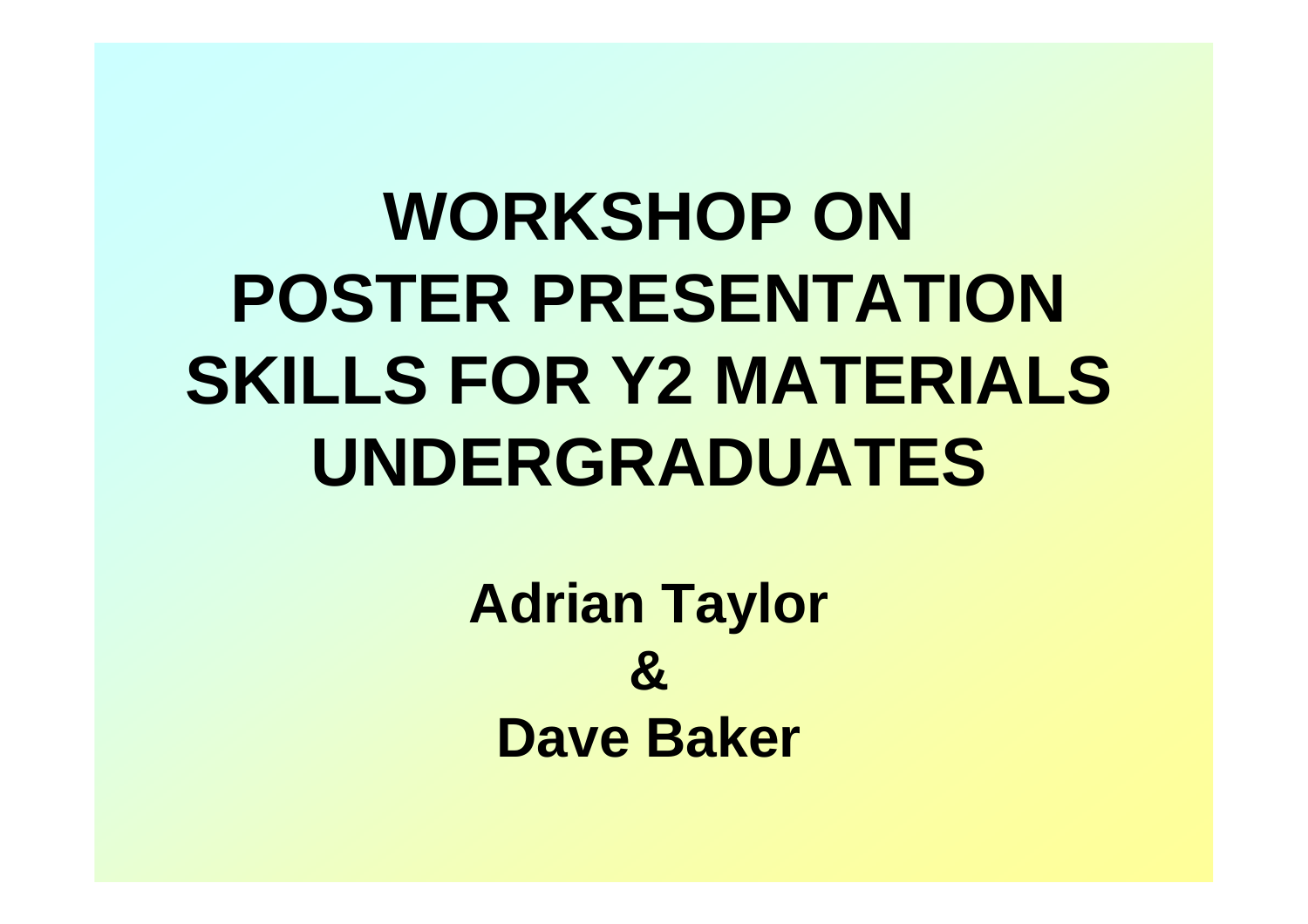# **OUTLINE**

- **PURPOSE OF POSTER SESSIONS**
- **PLAN AHEAD**
- **SELECTING THE CONTENT**
- **DESIGNING THE POSTER**
- **YOUR EXPERIENCE**
- **EXAMPLE POSTERS**
- **COMMENTS & QUESTIONS**
- **THE TECHNICAL PART POWERPOINT**
- **REMINDER OF THINGS TO AVOID**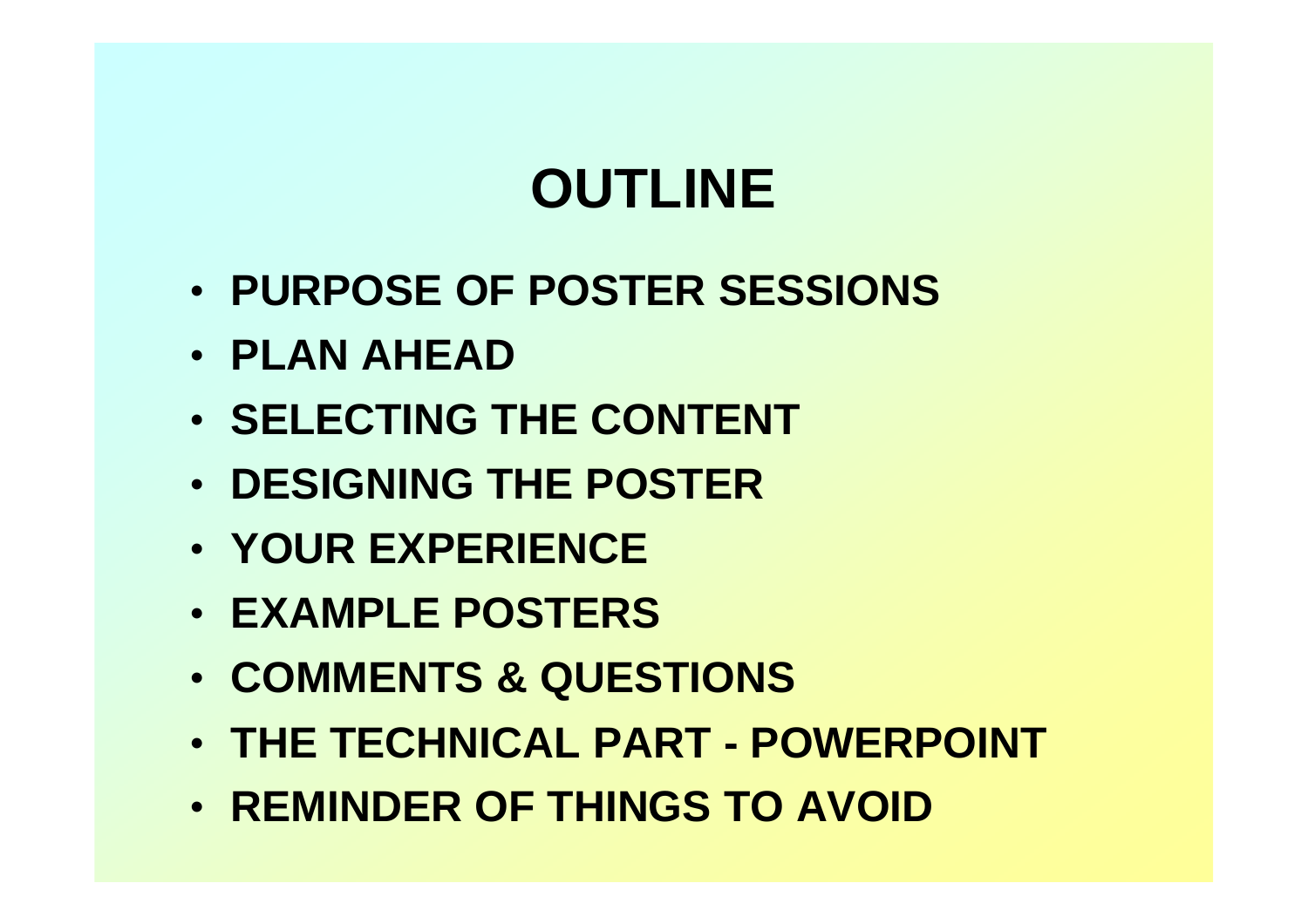### **PURPOSE OF POSTER SESSIONS AT CONFERENCES**

- **OVERSPILL FROM ORAL SUBMISSIONS**
- **OPPORTUNITY FOR RELAXED ONE-TO-ONE DISCUSSION WITH AUTHOR, IN DETAIL IF DESIRED**
- **OPPORTUNITY TO SCAN LOTS OF TOPICS**
- **OFTEN USED PARTLY AS A SOCIAL EVENT WITH REFRESHMENTS**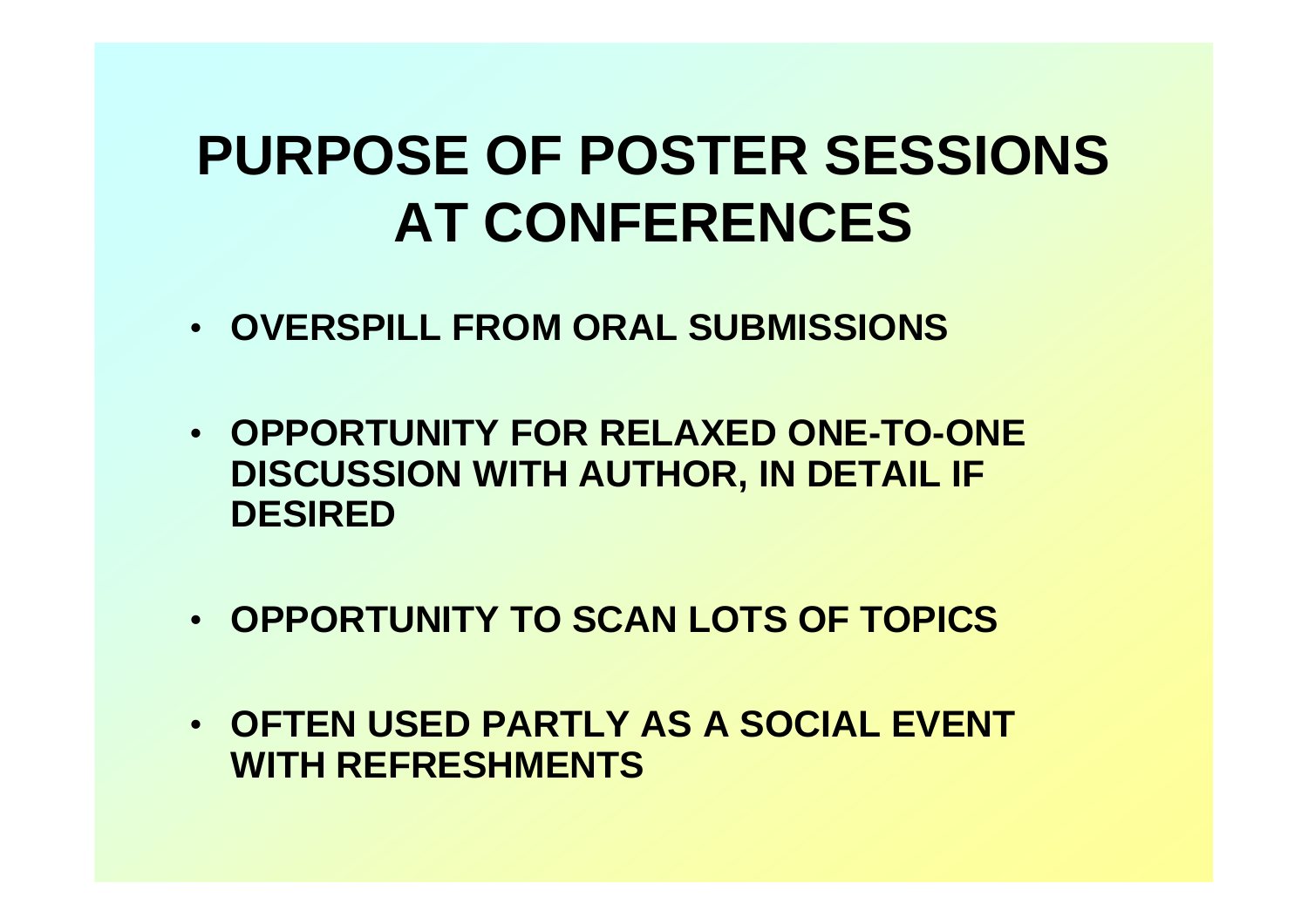# **PLAN AHEAD**

- **WILL THE POSTER BE MANNED OR UNMANNED?**
- **TARGET AUDIENCE?**
	- **POLITICIANS**
	- **EDUCATED GENERAL PUBLIC**
	- **SIXTH FORMERS STUDYING SCIENCES**
	- **SCIENTISTS & ENGINEERS**
	- **PHYSICAL SCIENTISTS**
	- **MATERIALS SCIENTISTS & ENGINEERS**
	- **MATERIALS MODELLERS**
	- **SUPERCONDUCTIVITY EXPERTS**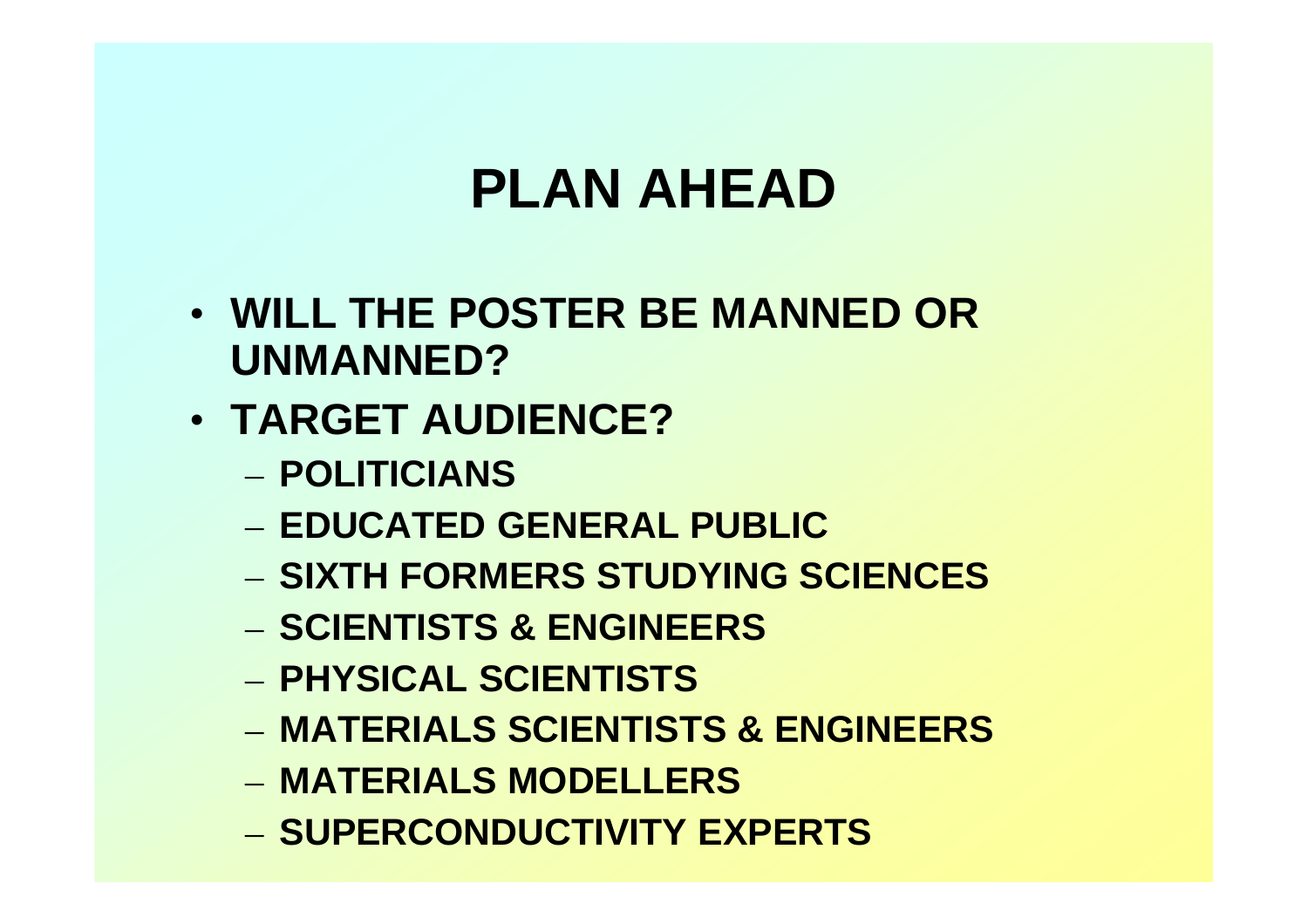### **SELECTING THE CONTENT**

- **WHAT ARE YOUR THREE OR FOUR KEY TAKE-AWAY MESSAGES?**
- **DESIGN A COHERENT STORY AROUND THESE MESSAGES, AND AVOID JUST GIVING A SCATTERGUN PRESENTATION OF RESULTS**
- **PRESENT THE INFORMATION AT AN APPROPRIATE LEVEL FOR YOUR TARGET AUDIENCE**
- **INCLUDE A BRIEF BACKGROUND OR INTRODUCTORY SECTION TO SET THE SCENE**
- **INCLUDE A SUMMARY/CONCLUSIONS SECTION [MAKE IT EASY TO FIND THE INTRO & THE CONCLUSIONS AND TO NAVIGATE THE SEQUENCE OF MATERIAL]**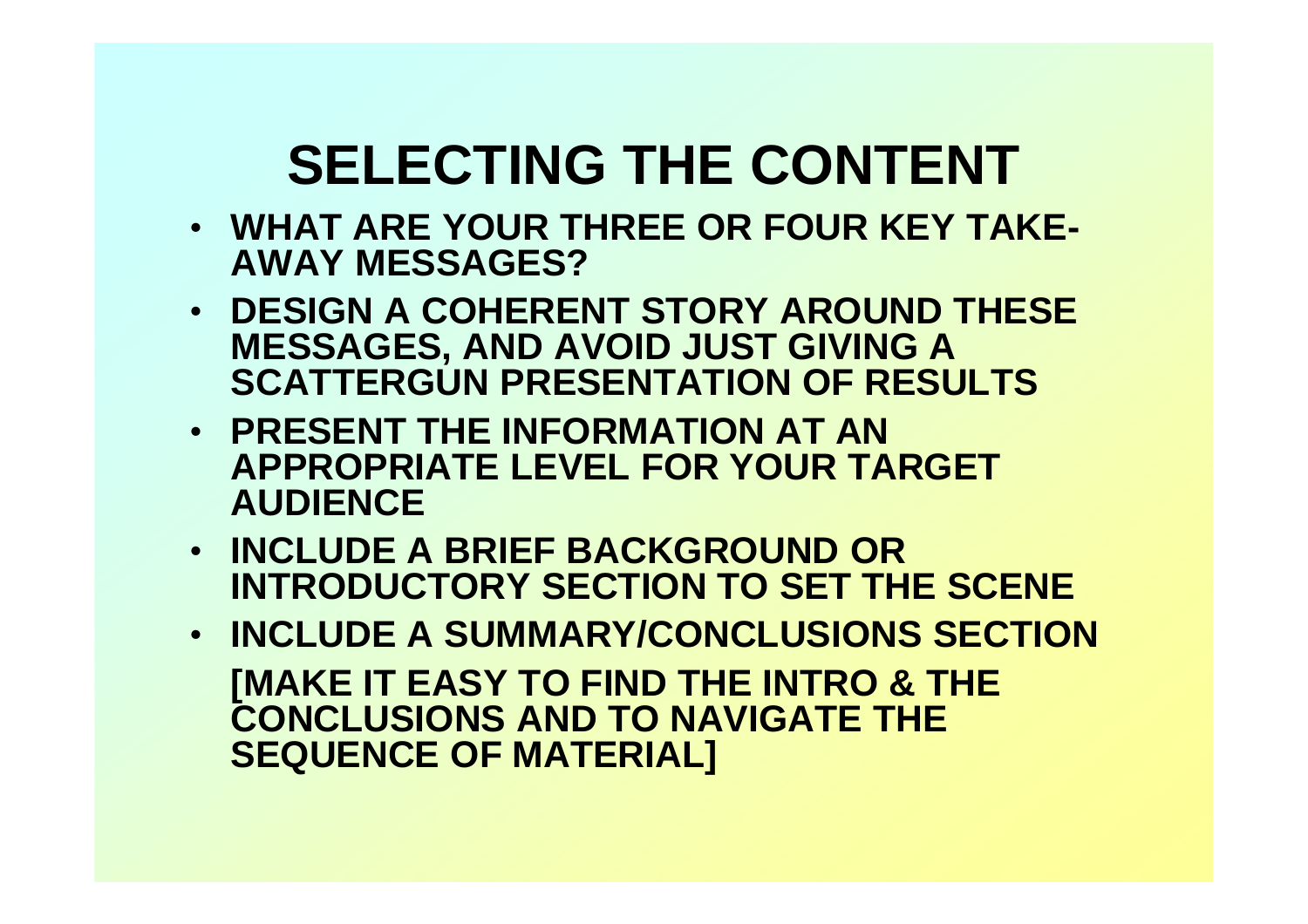### **SELECTING THE CONTENT**

- **IF YOU DESIRE SOME OF THE CONFERENCE DELEGATES TO REMEMBER YOUR WORK:**
	- **RESIST THE VERY STRONG TEMPTATION TO INCLUDE TOO MUCH TEXT**
	- **DO NOT OVERWHELM THE READER WITH TOO MANY DETAILED RESULTS**
- **IF NECESSARY, FURTHER DETAIL CAN BE SUPPLIED BY MEANS OF 'HELP YOURSELF' HANDOUTS (2-PAGE SUMMARIES, PRE-PRINTS OF PAPERS etc)**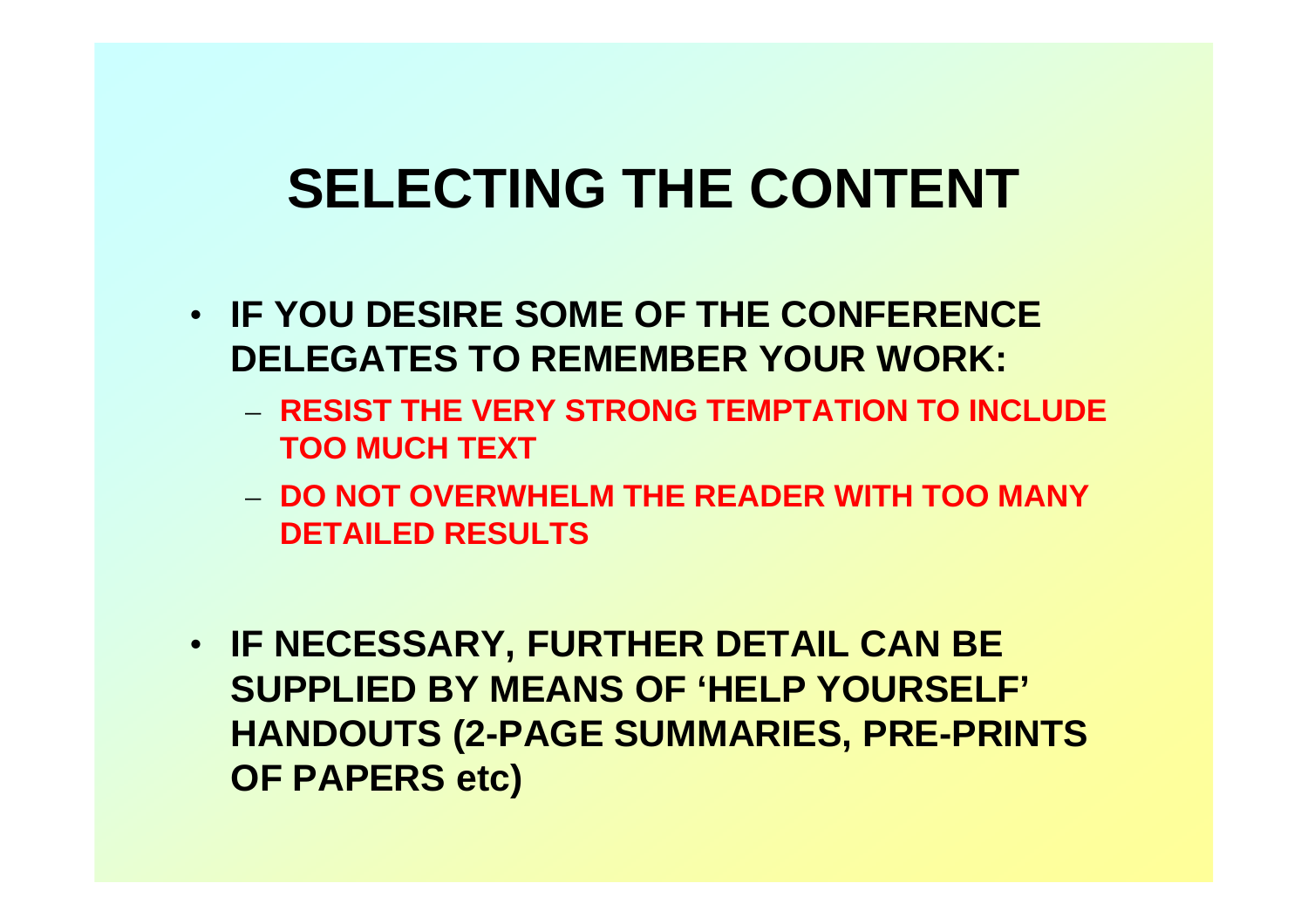# **DESIGNING THE POSTER**

- **USE A LARGE CLEAR FONT FOR THE TITLE (eg. ARIAL 44 OR 48 BOLD)**
- **FOR THE MAIN TEXT & FIGURE LEGENDS USE A FONT THAT IS CLEARLY READABLE FROM A DISTANCE OF ONE METRE (eg. NO SMALLER THAN ARIAL 20 BOLD)**
- **PLAN THE LAYOUT CAREFULLY, KEEP IT SIMPLE, AND MAKE CLEAR THE SEQUENCE IN WHICH THE READER SHOULD FOLLOW THE VARIOUS SECTIONS**
- **USE COLOUR CAREFULLY YOU ARE TRYING TO TELL A CLEAR SCIENTIFIC STORY, NOT TO WIN A PSYCHEDELIC ART COMPETITION!**
- **DO NOT MAKE THE POSTER TOO CLUTTERED: LEAVE A FAIR AMOUNT OF WHITE OR LIGHT-COLOURED SPACE.**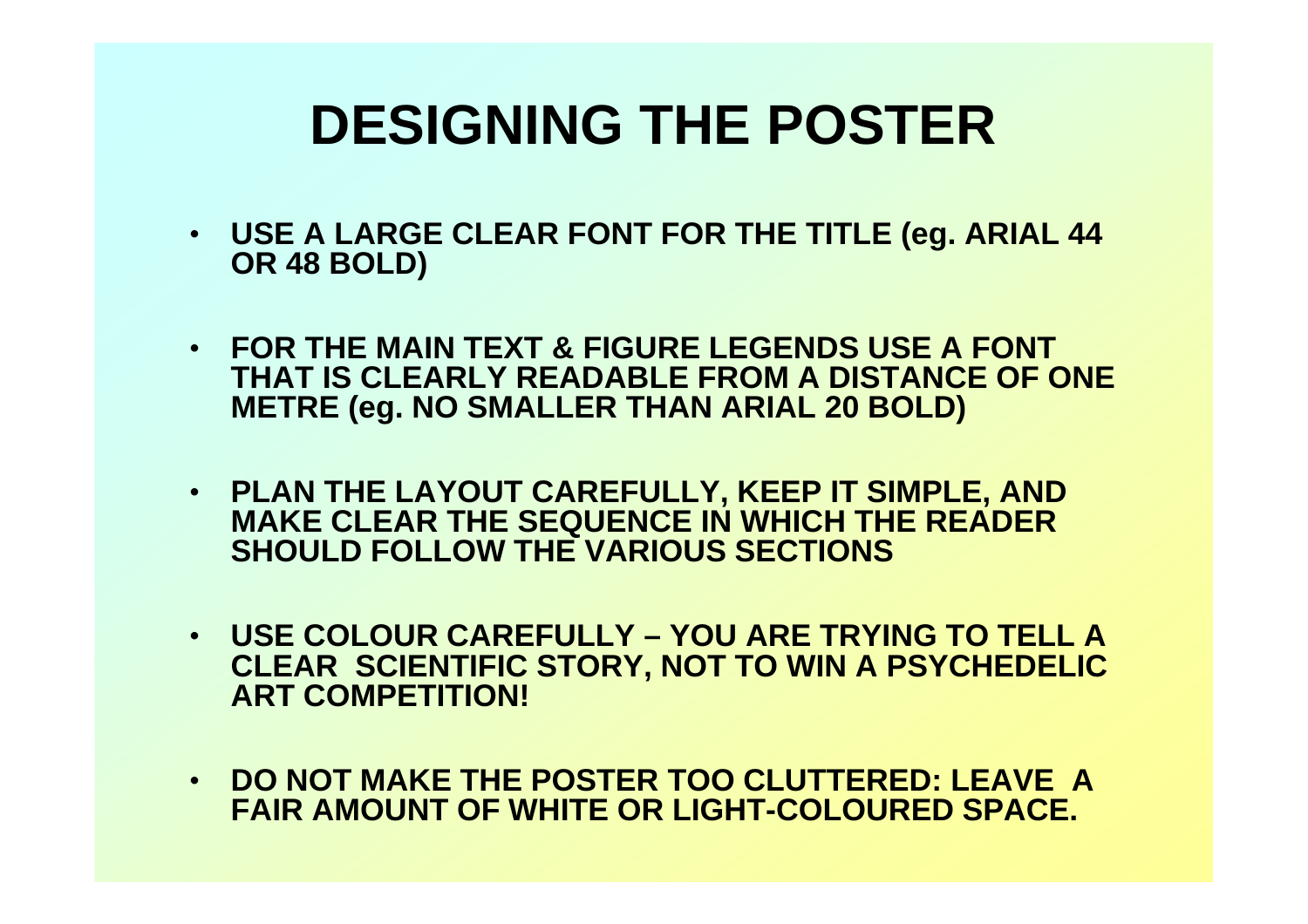### **DESIGNING THE POSTER**

- **"EVERYTHING SHOULD LINE UP WITH SOMETHING"**
- **PERHAPS INCLUDE A 'LURE' FOR YOUR DESIRED AUDIENCE – eg. A SHORT ABSTRACT IN LARGE FONT, AN INTRIGUING TITLE OR AN EYECATCHING FIGURE / CARTOON.**
- **INCLUDE LOGOS (OXFORD MATERIALS, SPONSORS ….)**
- **EXPLAIN ALL EXCEPT THE MOST COMMON ACRONYMS**
- **PROOF READ FINAL DRAFT FOR ERRORS (AN A3 PDF PRINT IS HELPFUL) AND SUBMIT TO PRINTERS AS A PDF**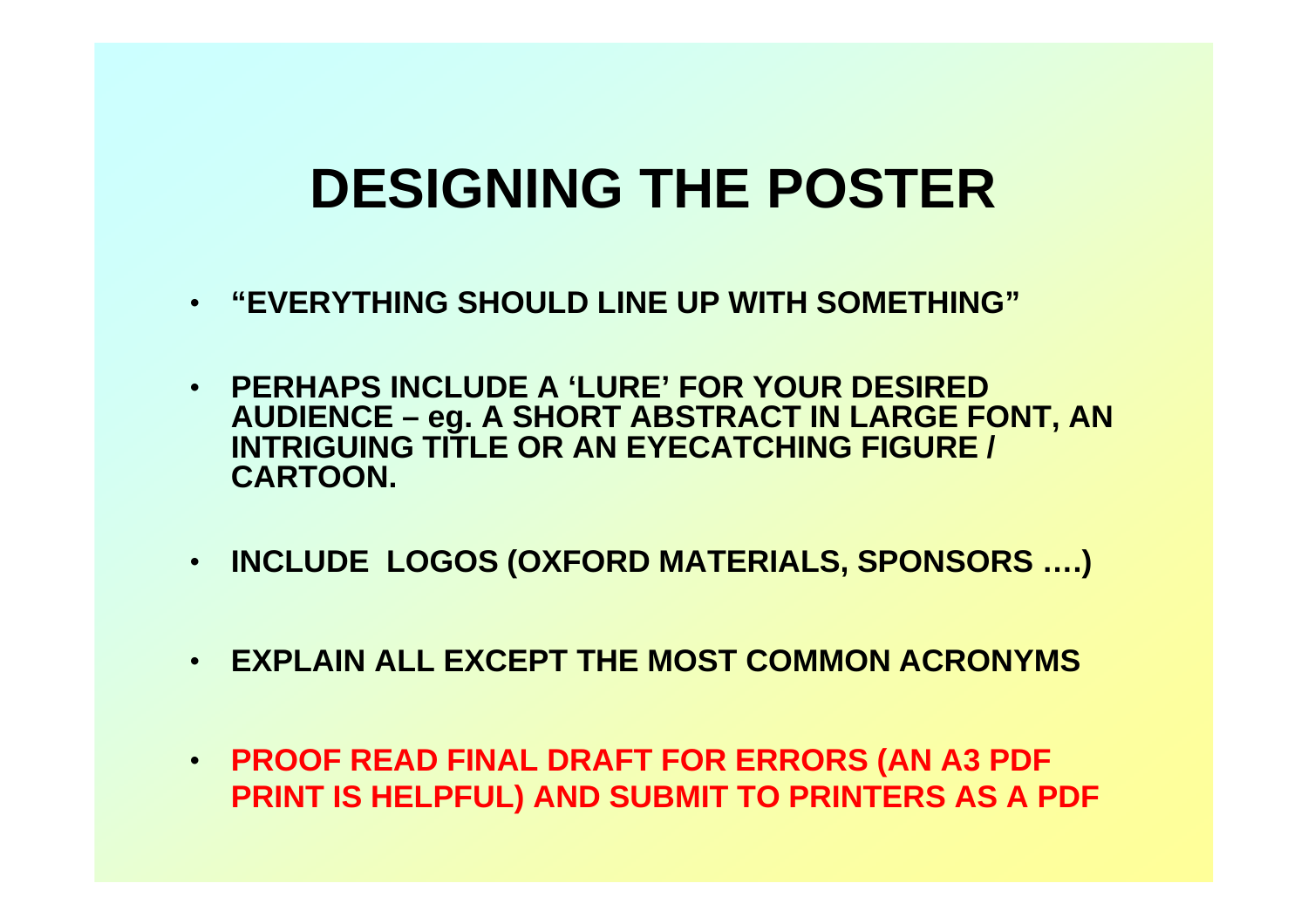# **POSTER SKILLS (ARIAL 44B)**

| <b>THIS IS</b><br><b>ARIAL 20</b><br>(BOLD) and<br>so is this | <b>THIS IS ARIAL</b><br>20 |
|---------------------------------------------------------------|----------------------------|
| THIS IS                                                       | THIS IS                    |
| <b>COURIER</b>                                                | COURIER <sub>20</sub>      |
| 20(BOLD)                                                      |                            |

**JCCG BBQ July 2005**



| <b>THIS IS</b>         | <b>THIS IS ARIAL 14</b> |
|------------------------|-------------------------|
| <b>ARIAL 24</b>        | (BOLD)                  |
| <b>THIS IS</b>         | This is also            |
| <b>ARIAL 24B</b>       | <b>Arial 24b</b>        |
| <b>TIMES ROMAN 24B</b> |                         |

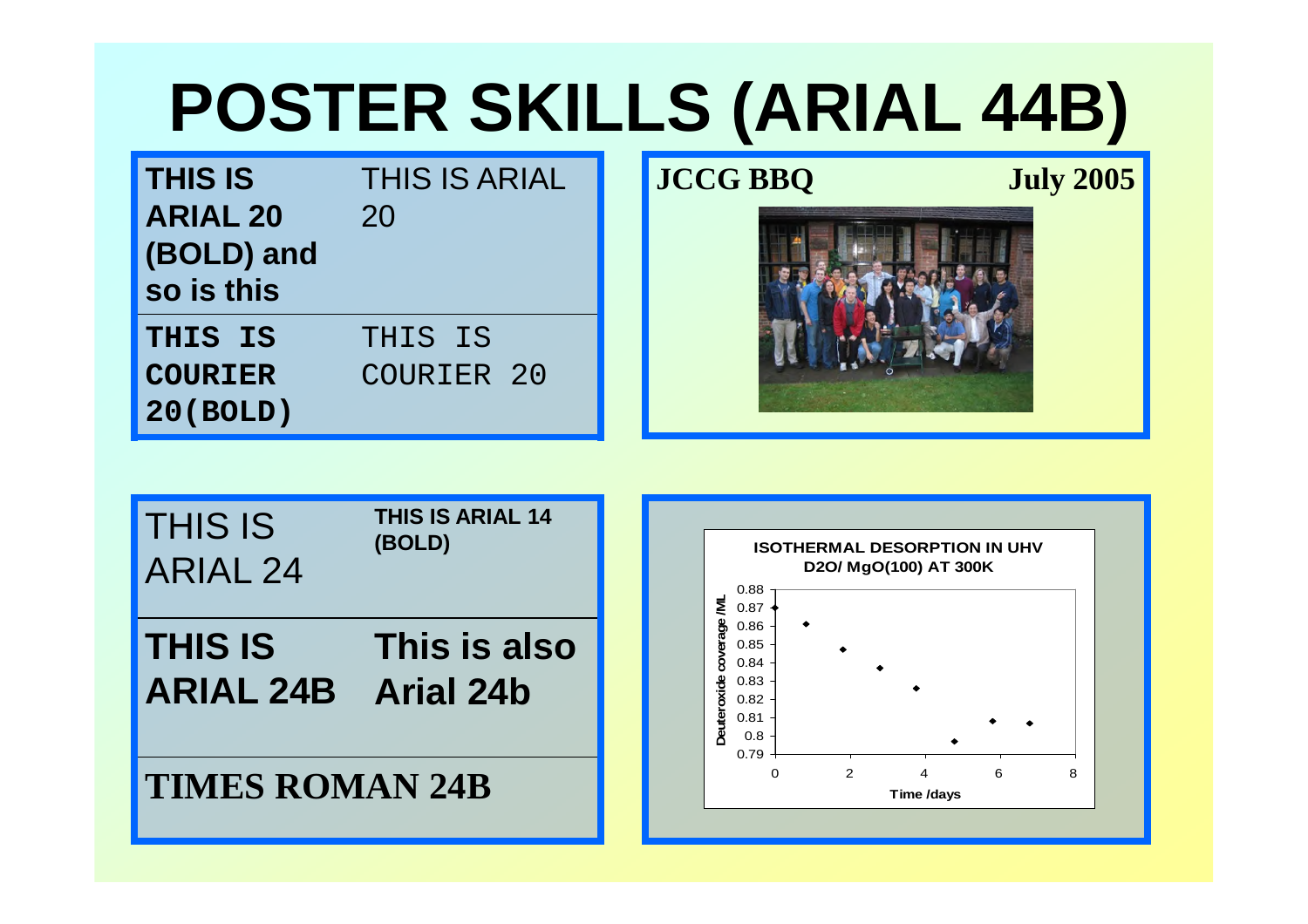### **YOUR EXPERIENCE**

- **HAS ANYONE ALREADY ATTENDED A POSTER SESSION AT A SCIENTIFIC CONFERENCE (EITHER AS A PRESENTER OR A DELEGATE)?**
- **WHAT ARE YOUR OBSERVATIONS ON:**
	- **(i) WHAT MAKES AN EFFECTIVE POSTER?**
	- **(ii) THINGS TO AVOID?**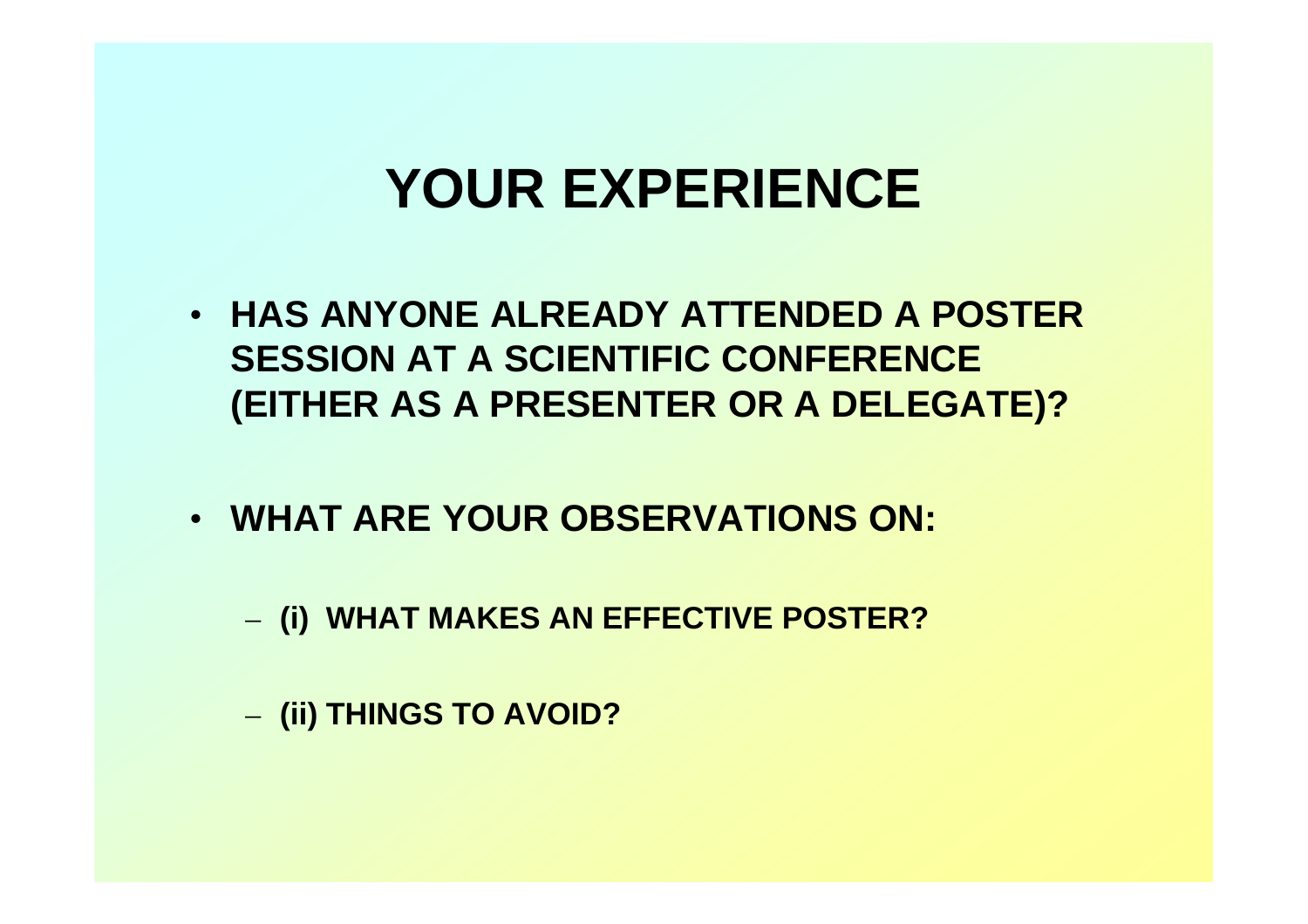### **EXAMPLE POSTERS**

### **COMMENTS & QUESTIONS**

#### **FOR A SECOND OPINION SEE ALSO http://www.ncsu.edu/project/posters**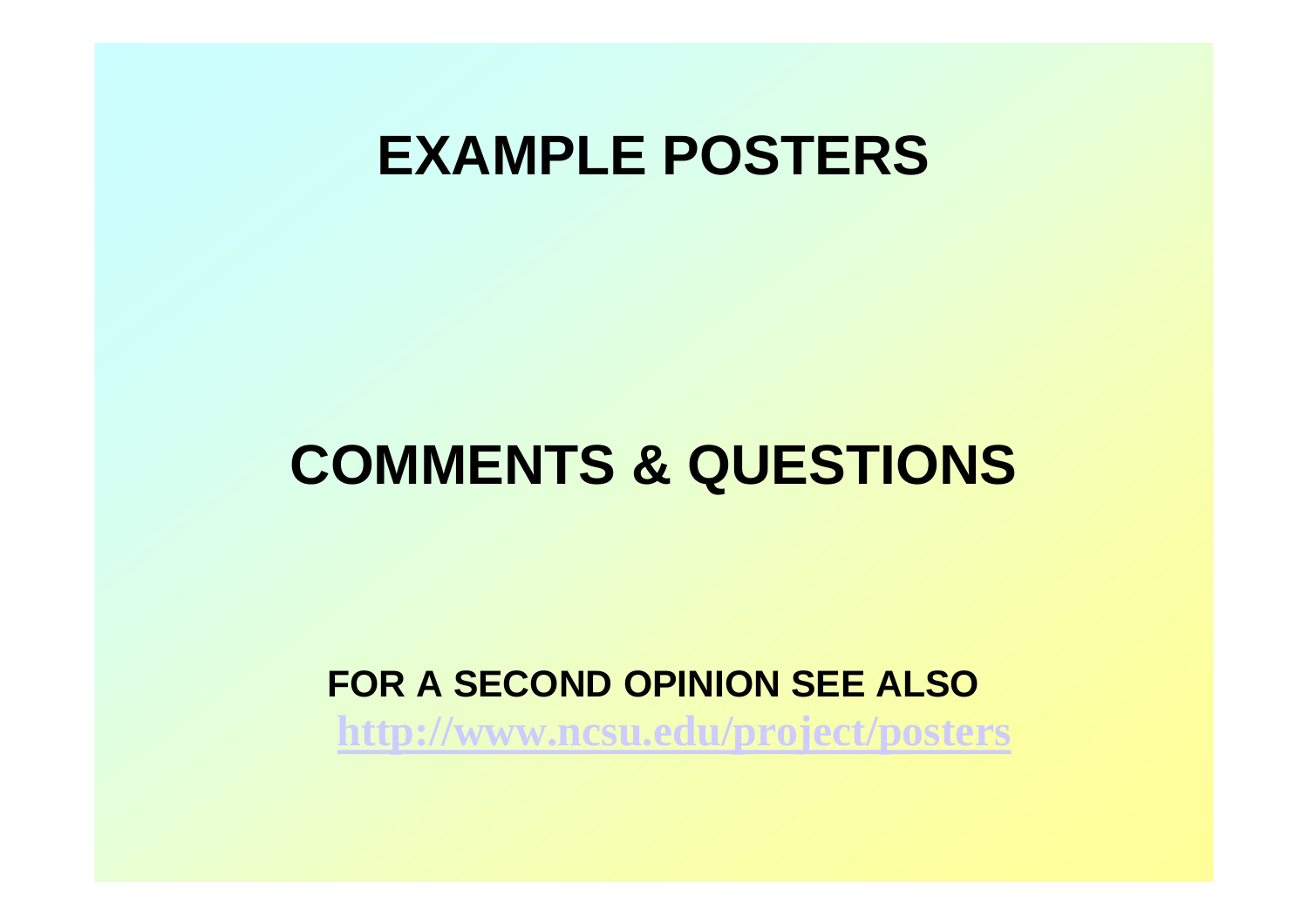# **The Technical part: A basic introduction to using Powerpoint for Poster Production**

#### **Dave Baker, IT Services**

http://portfolio.it.ox.ac.uk/resource/course-pack/presentationscreating-conference-posters-using-powerpoint/2010